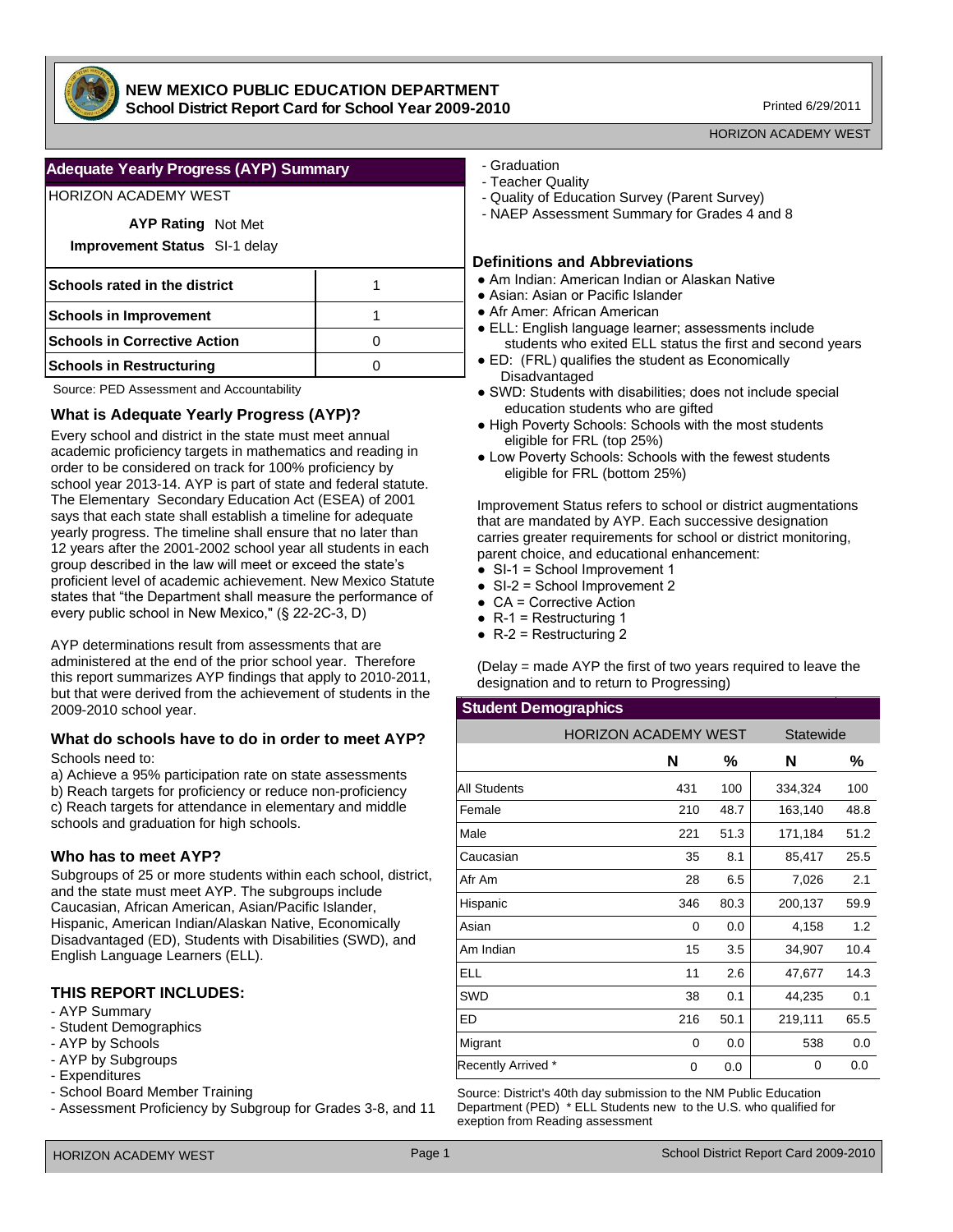| Adequate Yearly Progress (AYP) for Schools within HORIZON ACADEMY WEST |         |                                  |        |            |                       |
|------------------------------------------------------------------------|---------|----------------------------------|--------|------------|-----------------------|
| School                                                                 |         | AYP Rating Improvement<br>Status | School | AYP Rating | Improvement<br>Status |
| Horizon Academy West Charter                                           | Not Met | SI-1 delay                       |        |            |                       |

Source: PED Assessment and Accountability

AYP is based on students who have attended a school for a full academic year. Three academic indicators are utilized: 1) mathematics, 2) reading, and 3) either attendance (elementary and middle schools), or graduation (high schools). Results are not reported for subgroups with fewer than 10 students (indicated by \*\*\*).

| Adequate Yearly Progress (AYP) for Subgroups withi HORIZON ACADEMY WEST |                              |      |                      |       |           |                |   |                     |           |      |      |                    |
|-------------------------------------------------------------------------|------------------------------|------|----------------------|-------|-----------|----------------|---|---------------------|-----------|------|------|--------------------|
|                                                                         | Academic                     | Goal | All                  | Cauc. | Afr       | Hispanic Asian |   | <b>Am</b><br>Indian | <b>ED</b> | ELLI |      | <b>SWD</b> Migrant |
|                                                                         | <b>Indicator</b>             | %    | <b>Students</b><br>% | %     | Amer<br>% | %              | % | %                   | %         | %    | $\%$ | %                  |
| Horizon Academy West Charter                                            | Reading Proficiency*         | 63   |                      |       |           |                |   |                     |           |      |      |                    |
| Horizon Academy West Charter                                            | Reading Proficiency*         | 63   |                      |       |           |                |   |                     |           |      |      |                    |
| Horizon Academy West Charter                                            | <b>Reading Participation</b> | 63   |                      |       |           |                |   |                     |           |      |      |                    |
| Horizon Academy West Charter                                            | <b>Reading Participation</b> | 63   |                      |       |           |                |   |                     |           |      |      |                    |
| Horizon Academy West Charter                                            | Math Proficiency*            | 54   |                      |       |           |                |   |                     |           |      |      |                    |
| Horizon Academy West Charter                                            | Math Proficiency*            | 54   |                      |       |           |                |   |                     |           |      |      |                    |
| Horizon Academy West Charter                                            | Math Participation           | 54   |                      |       |           |                |   |                     |           |      |      |                    |
| Horizon Academy West Charter                                            | Math Participation           | 54   |                      |       |           |                |   |                     |           |      |      |                    |
| Horizon Academy West Charter                                            | Attendance Rate              | 92   |                      |       |           |                |   |                     |           |      |      |                    |

Source: PED Assessment and Accountability

\* % of students scoring Proficient or Above; Full Academic Year only

\*\*\* Too few students to report Blanks = no data available

# **Expenditures**

|                                  | Expenditure (\$) | ℅   |
|----------------------------------|------------------|-----|
| <b>Direct Instruction</b>        | 1,554,986        | 67  |
| <b>Instructional Support</b>     | 741,885          | 32  |
| <b>Students</b>                  | 31,930           |     |
| Instruction                      | 18,759           | <1  |
| <b>General Administration</b>    | 16,097           | ا>  |
| School Administration            | 337,519          | 14  |
| <b>Central Services</b>          | 85,197           | 3   |
| Operations Maintenance           | 250,406          | 10  |
| <b>Student Transportation</b>    | O                | <1  |
| Other                            | 1,977            | ا>  |
| <b>Non-Instructional Support</b> | 0                | ا>  |
| <b>Food Services</b>             | 0                | <1  |
| <b>Community Services</b>        | 0                | <1  |
| <b>Capital Outlay</b>            | 0                | ا>  |
| Total                            | 2,296,870        | 100 |

Source: PED Budget Office; general fund operational expenditures only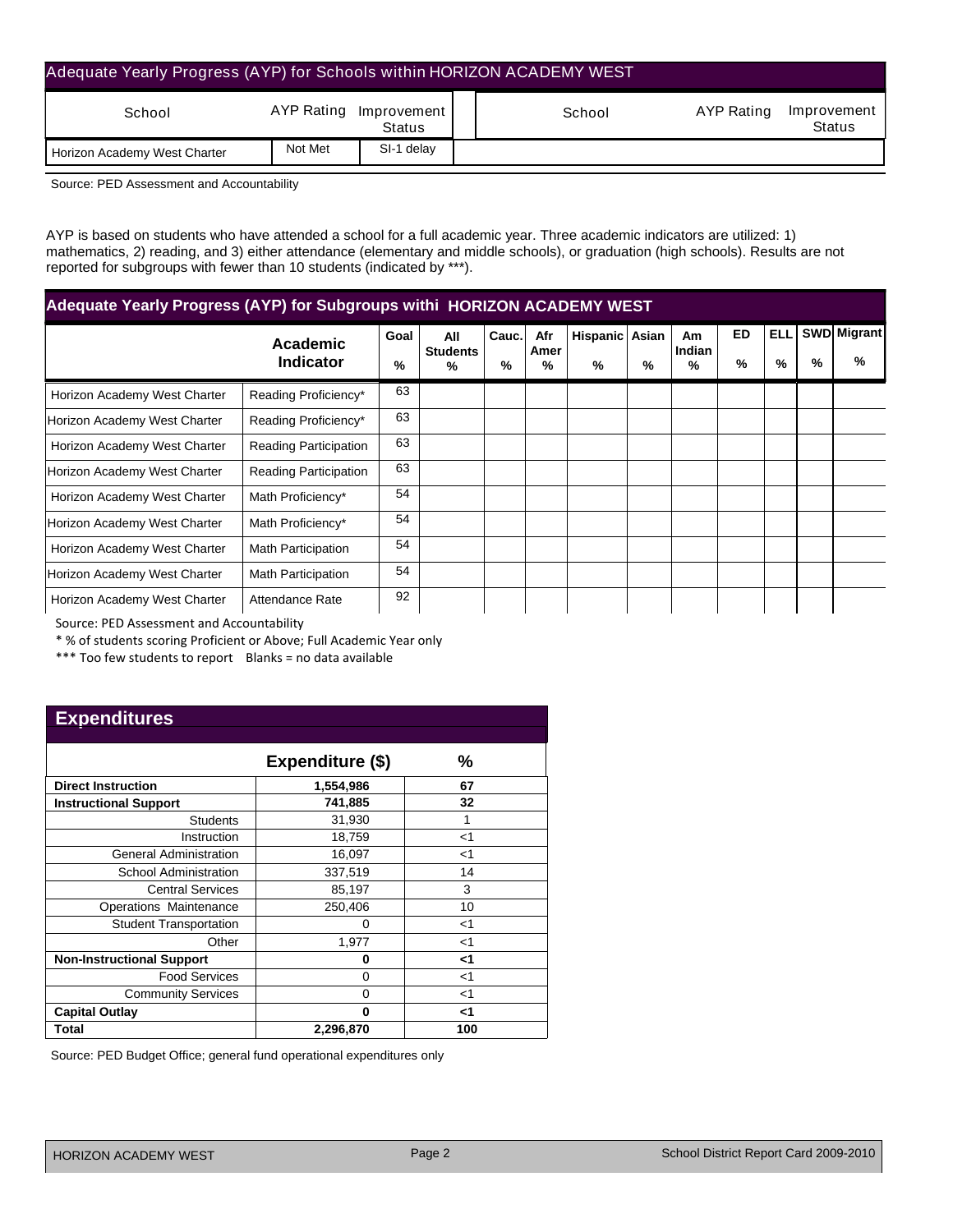## State Assessment Results (district results exclude charter schools)

Students are assessed in reading, mathematics and science in grades 3-8 and 11 by the Standards Based Assessment (SBA) and the NM Alternate Proficiency Assessment (NMAPA) for students with significant disabilities. These assessments were developed to measure the NM Standards and Benchmarks that educators and the public determined are important for our students to master. The assessment results are for all students enrolled and present during testing in March 2010. District summaries do not include students from charter schools, which are reported separately. Results for groups with fewer than 10 students are not reported to meet confidentiality requirements. Percents may not add to 100, due to rounding.

| <b>Proficiencies for Subgroups within HORIZON ACADEMY WEST</b> |                      |               |                |                             |                 |                   |                  |                      |                  |                |                             |              |                |                  |                      |               |          |                |                             |                   |           |
|----------------------------------------------------------------|----------------------|---------------|----------------|-----------------------------|-----------------|-------------------|------------------|----------------------|------------------|----------------|-----------------------------|--------------|----------------|------------------|----------------------|---------------|----------|----------------|-----------------------------|-------------------|-----------|
|                                                                |                      |               |                | <b>READING</b>              |                 |                   |                  |                      |                  |                | <b>MATH</b>                 |              |                |                  |                      |               |          | <b>SCIENCE</b> |                             |                   |           |
|                                                                |                      |               |                | % at Each Proficiency Level |                 |                   |                  |                      |                  |                | % at Each Proficiency Level |              |                |                  |                      |               |          |                | % at Each Proficiency Level |                   |           |
| 3rd<br>Grade                                                   | Participating<br>(%) | Number Tested | Advanced       | Proficient                  | Nearing<br>Prof | Beginning<br>Step | <b>Not Valid</b> | Participating<br>(%) | Number<br>Tested | Advanced       | Proficient                  | Nearing Prof | Beginning Step | <b>Not Valid</b> | Participating<br>(%) | Number Tested | Advanced | Proficient     | Nearing<br>Prof             | Beginning<br>Step | Not Valid |
| Female                                                         | 100                  | 46            | 4              | 54                          | 35              | $\overline{7}$    | 0                | 100                  | 46               | 2              | 54                          | 43           | 0              | $\Omega$         | 100                  | 46            | 2        | 89             | 9                           | 0                 | 0         |
| Male                                                           | 100                  | 19            | 5              | 42                          | 47              | 5                 | 0                | 100                  | 19               | 0              | 63                          | 37           | 0              | 0                | 100                  | 19            | $\Omega$ | 95             | 5                           | 0                 | 0         |
| Caucasian                                                      | $***$                | 6             | $***$          | $***$                       | $***$           | $***$             | $***$            | $***$                | 6                | $***$          | ***                         | $***$        | $***$          | $***$            | $***$                | 6             | ***      | $***$          | $***$                       | $***$             | $***$     |
| Afr Am                                                         | $***$                | 5             | $***$          | $***$                       | $***$           | $***$             | $***$            | $***$                | 5                | $***$          | $***$                       | $***$        | $***$          | $***$            | $***$                | 5             | $***$    | ***            | $***$                       | $***$             | $***$     |
| Hispanic                                                       | 100                  | 49            | $\overline{2}$ | 53                          | 41              | 4                 | 0                | 100                  | 49               | 2              | 61                          | 37           | 0              | 0                | 100                  | 49            | 0        | 92             | 8                           | 0                 | 0         |
| Asian                                                          | $***$                | 1             | $***$          | $***$                       | $***$           | $***$             | $***$            | $***$                | 1                | $***$          | $***$                       | $***$        | $***$          | $***$            | $***$                | 1             | $***$    | $***$          | $***$                       | $***$             | $***$     |
| Am Indian                                                      | $***$                | 4             | $***$          | $***$                       | $***$           | $***$             | $***$            | $***$                | 4                | $***$          | $***$                       | $***$        | $***$          | $***$            | $***$                | 4             | ***      | ***            | $***$                       | $***$             | $***$     |
| <b>ELL</b>                                                     | $***$                | 4             | $***$          | $***$                       | $***$           | $***$             | $***$            | $***$                | 4                | $***$          | $***$                       | $***$        | $***$          | $***$            | $***$                | 4             | ***      | ***            | $***$                       | $***$             | $***$     |
| <b>ED</b>                                                      | 100                  | 45            | $\overline{2}$ | 51                          | 40              | $\overline{7}$    | $\Omega$         | 100                  | 45               | 2              | 64                          | 33           | 0              | $\Omega$         | 100                  | 45            | 2        | 91             | $\overline{7}$              | 0                 | $\Omega$  |
| SWD                                                            | $***$                | 5             | $***$          | $***$                       | $***$           | $***$             | $***$            | $***$                | 5                | $***$          | ***                         | $***$        | $***$          | $***$            | $***$                | 5             | ***      | ***            | $***$                       | $***$             | $***$     |
| Migrant                                                        | $***$                | $\Omega$      | $***$          | $***$                       | $***$           | $***$             | $***$            | $***$                | $\Omega$         | $***$          | $***$                       | $***$        | $***$          | $***$            | $***$                | $\Omega$      | ***      | ***            | $***$                       | $***$             | $***$     |
| ALL2009-10                                                     | 100                  | 65            | 5              | 51                          | 38              | 6                 | 0                | 100                  | 65               | $\overline{2}$ | 57                          | 42           | 0              | 0                | 100                  | 65            | 2        | 91             | 8                           | 0                 | 0         |
| ALL2008-09                                                     | 100                  | 63            | 12             | 50                          | 30              | 6                 | 0                | 100                  | 63               | 4              | 34                          | 60           | 0              | 0                | 100                  | 63            | 6        | 82             | 11                          | 0                 | 0         |
| NM2009-10                                                      | 100                  | 25,674        | 8              | 49                          | 27              | 16                | 0                | 100                  | 25,677           | 10             | 48                          | 38           | 4              | 0                | 100                  | 25,663        | 10       | 73             | 16                          | 1                 | 0         |
| NM2008-09                                                      | 99                   | 25,222        | 9              | 51                          | 23              | 14                | 0                | 99                   | 25.229           | 8              | 45                          | 41           | 3              | 0                | 99                   | 25.214        | 11       | 70             | 16                          | 0                 | 0         |

Source: PED Assessment and Accountability; All students tested, not limited to Full Academic Year Blanks = no data available; \*\*\* Too few students to report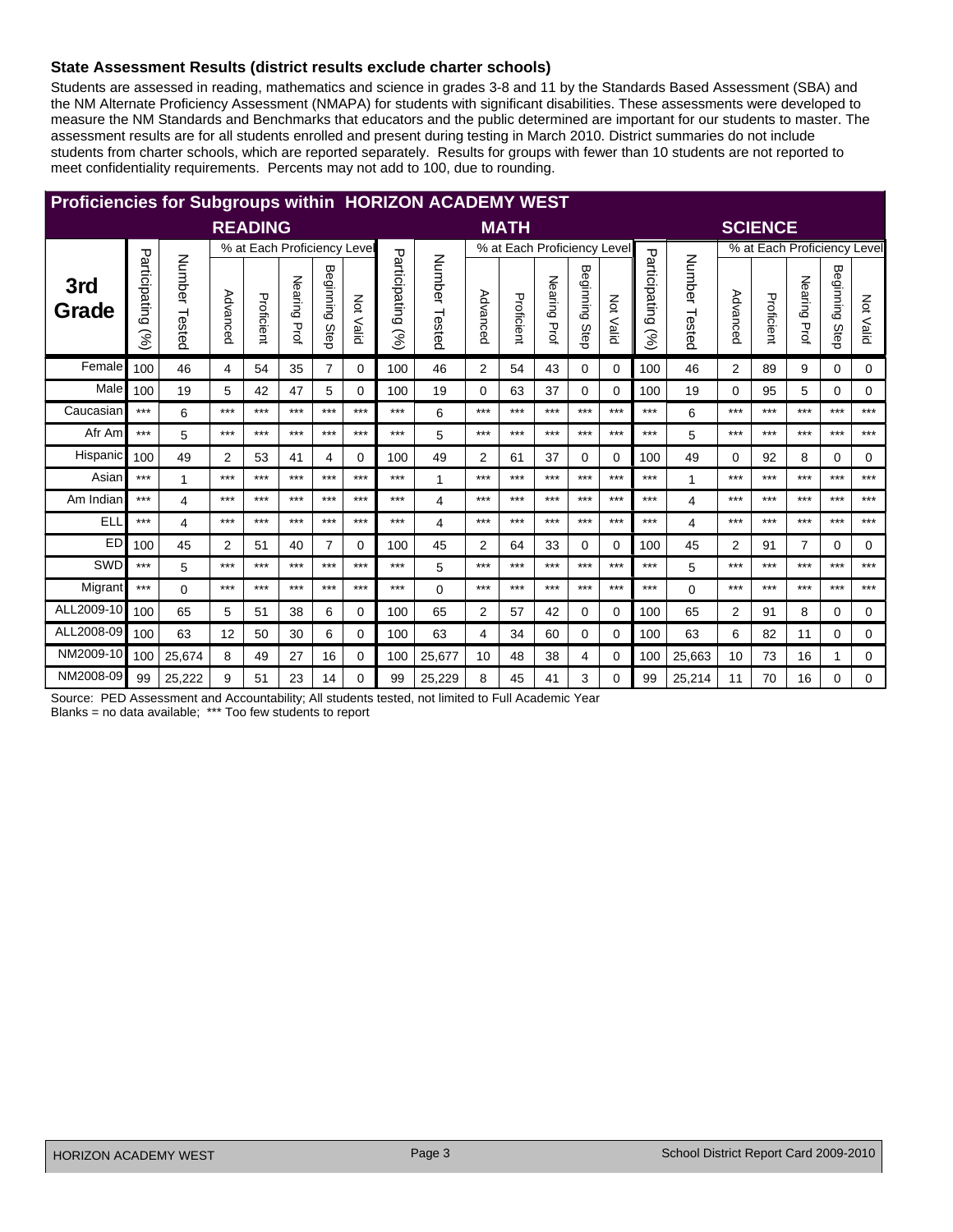| Proficiencies for Subgroups within HORIZON ACADEMY WEST |                      |                  |          |                             |                 |                   |           |                                |                  |                |                             |                 |                   |              |                       |                |                |                             |                 |                   |           |
|---------------------------------------------------------|----------------------|------------------|----------|-----------------------------|-----------------|-------------------|-----------|--------------------------------|------------------|----------------|-----------------------------|-----------------|-------------------|--------------|-----------------------|----------------|----------------|-----------------------------|-----------------|-------------------|-----------|
|                                                         |                      |                  |          | <b>READING</b>              |                 |                   |           |                                |                  |                | <b>MATH</b>                 |                 |                   |              |                       |                |                | <b>SCIENCE</b>              |                 |                   |           |
|                                                         |                      |                  |          | % at Each Proficiency Level |                 |                   |           |                                |                  |                | % at Each Proficiency Level |                 |                   |              |                       |                |                | % at Each Proficiency Level |                 |                   |           |
| 4th<br>Grade                                            | Participating<br>Sol | Number<br>Tested | Advanced | Proficient                  | Nearing<br>Prof | Beginning<br>Step | Not Valid | Participating<br>$\mathcal{S}$ | Number<br>Tested | Advanced       | Proficient                  | Nearing<br>Prof | Beginning<br>Step | Νot<br>Valid | Participating<br>(96) | Number Tested  | Advanced       | Proficient                  | Nearing<br>Prof | Beginning<br>Step | Not Valid |
| Female                                                  | 100                  | 26               | 19       | 19                          | 42              | 19                | $\Omega$  | 100                            | 26               | 8              | 42                          | 42              | 8                 | 0            | 100                   | 26             | $\Omega$       | 50                          | 46              | 4                 | 0         |
| Male                                                    | 100                  | 44               | 5        | 36                          | 52              | 7                 | $\Omega$  | 100                            | 44               | 7              | 55                          | 39              | 0                 | 0            | 100                   | 44             | 0              | 39                          | 57              | 5                 | $\Omega$  |
| Caucasian                                               | $***$                | 4                | $***$    | $***$                       | $***$           | $***$             | $***$     | $***$                          | 4                | ***            | $***$                       | $***$           | $***$             | $***$        | $***$                 | 4              | $***$          | $***$                       | $***$           | $***$             | $***$     |
| Afr Am                                                  | $***$                | $\overline{2}$   | ***      | $***$                       | $***$           | $***$             | $***$     | $***$                          | $\overline{2}$   | ***            | $***$                       | $***$           | ***               | $***$        | $***$                 | $\overline{2}$ | $***$          | $***$                       | ***             | $***$             | $***$     |
| Hispanic                                                | 100                  | 61               | 10       | 31                          | 48              | 11                | $\Omega$  | 100                            | 61               | $\overline{7}$ | 52                          | 39              | $\overline{2}$    | 0            | 100                   | 61             | 0              | 44                          | 51              | 5                 | 0         |
| Asian                                                   | $***$                | 1                | ***      | $***$                       | $***$           | $***$             | $***$     | $***$                          | 1                | ***            | ***                         | $***$           | ***               | $***$        | $***$                 | $\mathbf{1}$   | $***$          | $***$                       | ***             | $***$             | $***$     |
| Am Indian                                               | $***$                | $\overline{2}$   | ***      | $***$                       | $***$           | $***$             | $***$     | $***$                          | $\overline{2}$   | $***$          | $***$                       | $***$           | $***$             | $***$        | ***                   | $\overline{2}$ | $***$          | $***$                       | $***$           | $***$             | $***$     |
| ELI                                                     | $***$                | 1                | ***      | $***$                       | $***$           | $***$             | $***$     | $***$                          | 1                | $***$          | $***$                       | $***$           | ***               | $***$        | ***                   | 1              | $***$          | $***$                       | ***             | $***$             | $***$     |
| ED                                                      | 100                  | 51               | 10       | 25                          | 49              | 16                | $\Omega$  | 100                            | 51               | 6              | 43                          | 47              | 4                 | 0            | 100                   | 51             | 0              | 39                          | 55              | 6                 | 0         |
| SWD                                                     | 100                  | 12               | 42       | 33                          | 25              | 0                 | $\Omega$  | 100                            | 12               | 33             | 50                          | 17              | 0                 | 0            | 100                   | 12             | $\Omega$       | 92                          | 8               | 0                 | 0         |
| Migrant                                                 | $***$                | $\Omega$         | $***$    | $***$                       | $***$           | $***$             | $***$     | $***$                          | $\Omega$         | $***$          | $***$                       | $***$           | ***               | $***$        | $***$                 | $\Omega$       | $***$          | $***$                       | ***             | $***$             | $***$     |
| NM2009-10                                               | 100                  | 25,267           | 9        | 43                          | 35              | 14                | $\Omega$  | 100                            | 25,278           | 9              | 36                          | 47              | $\overline{7}$    | 0            | 100                   | 25,263         | $\overline{2}$ | 48                          | 46              | 4                 | 0         |
| ALL2009-10                                              | 100                  | 70               | 10       | 30                          | 49              | 11                | 0         | 100                            | 70               | $\overline{7}$ | 50                          | 40              | 3                 | 0            | 100                   | 70             | 0              | 43                          | 53              | 4                 | 0         |
| NM2008-09                                               | 99                   | 25,138           | 10       | 41                          | 32              | 14                | $\Omega$  | 99                             | 25,140           | 8              | 33                          | 50              | $\overline{7}$    | 0            | 99                    | 25,121         | 1              | 50                          | 44              | 3                 | 0         |
| ALL2008-09                                              | 100                  | 72               | 4        | 31                          | 44              | 19                | $\Omega$  | 100                            | 72               | 5              | 30                          | 56              | 6                 | 0            | 100                   | 72             | $\Omega$       | 38                          | 55              | 5                 | 0         |

Source: PED Assessment and Accountability; All students tested, not limited to Full Academic Year Blanks = no data available; \*\*\* Too few students to report

| <b>Proficiencies for Subgroups within HORIZON ACADEMY WEST</b> |                      |                |                |                             |                 |                   |                  |                      |                  |          |                             |                 |                |                  |                      |                |          |                |                             |                     |           |
|----------------------------------------------------------------|----------------------|----------------|----------------|-----------------------------|-----------------|-------------------|------------------|----------------------|------------------|----------|-----------------------------|-----------------|----------------|------------------|----------------------|----------------|----------|----------------|-----------------------------|---------------------|-----------|
|                                                                |                      |                |                | <b>READING</b>              |                 |                   |                  |                      |                  |          | <b>MATH</b>                 |                 |                |                  |                      |                |          | <b>SCIENCE</b> |                             |                     |           |
|                                                                |                      |                |                | % at Each Proficiency Level |                 |                   |                  |                      |                  |          | % at Each Proficiency Level |                 |                |                  |                      |                |          |                | % at Each Proficiency Level |                     |           |
| 5th<br>Grade                                                   | Participating<br>(%) | Number Tested  | Advanced       | Proficient                  | Nearing<br>Prof | Beginning<br>Step | <b>Not Valid</b> | Participating<br>(%) | Number<br>Tested | Advanced | Proficient                  | Nearing<br>Prof | Beginning Step | <b>Not Valid</b> | Participating<br>(%) | Number Tested  | Advanced | Proficient     | Nearing<br>Prof             | Beginning<br>I Step | Not Valid |
| Female                                                         | 100                  | 29             | 14             | 41                          | 45              | $\Omega$          | 0                | 100                  | 29               | 3        | 31                          | 59              | $\overline{7}$ | 0                | 100                  | 29             | $\Omega$ | 34             | 62                          | 3                   | 0         |
| Male                                                           | 100                  | 40             | $\Omega$       | 30                          | 65              | 5                 | 0                | 100                  | 40               | 2        | 20                          | 68              | 10             | 0                | 100                  | 40             | $\Omega$ | 42             | 52                          | 5                   | 0         |
| Caucasian                                                      | $***$                | $\overline{7}$ | $***$          | $***$                       | $***$           | $***$             | ***              | ***                  | $\overline{7}$   | ***      | $***$                       | ***             | $***$          | $***$            | $***$                | $\overline{7}$ | $***$    | $***$          | $***$                       | $***$               | $***$     |
| Afr Am                                                         | $***$                | 4              | $***$          | ***                         | ***             | $***$             | $***$            | ***                  | 4                | $***$    | $***$                       | ***             | $***$          | $***$            | $***$                | 4              | ***      | ***            | $***$                       | $***$               | $***$     |
| Hispanic                                                       | 100                  | 55             | $\overline{7}$ | 31                          | 58              | 4                 | 0                | 100                  | 55               | 2        | 22                          | 65              | 11             | 0                | 100                  | 55             | 0        | 36             | 58                          | 5                   | 0         |
| Asian                                                          | $***$                | 1              | $***$          | $***$                       | $***$           | $***$             | $***$            | ***                  | 1                | ***      | $***$                       | ***             | $***$          | $***$            | $***$                | 1              | ***      | $***$          | $***$                       | $***$               | $***$     |
| Am Indian                                                      | $***$                | $\overline{2}$ | $***$          | ***                         | ***             | $***$             | $***$            | ***                  | $\overline{2}$   | ***      | $***$                       | ***             | $***$          | $***$            | $***$                | $\overline{2}$ | ***      | ***            | $***$                       | $***$               | $***$     |
| <b>ELL</b>                                                     | $***$                | 2              | $***$          | ***                         | $***$           | $***$             | $***$            | ***                  | $\overline{2}$   | ***      | $***$                       | ***             | $***$          | $***$            | $***$                | $\overline{2}$ | ***      | ***            | $***$                       | $***$               | $***$     |
| <b>ED</b>                                                      | 100                  | 48             | 6              | 31                          | 60              | 2                 | $\Omega$         | 100                  | 48               | 2        | 25                          | 67              | 6              | 0                | 100                  | 48             | $\Omega$ | 40             | 56                          | 4                   | $\Omega$  |
| SWD                                                            | $***$                | 6              | $***$          | $***$                       | $***$           | $***$             | $***$            | $***$                | 6                | $***$    | $***$                       | ***             | $***$          | $***$            | $***$                | 6              | ***      | $***$          | $***$                       | $***$               | $***$     |
| Migrant                                                        | $***$                | $\Omega$       | $***$          | $***$                       | ***             | $***$             | $***$            | ***                  | $\Omega$         | $***$    | $***$                       | ***             | $***$          | $***$            | $***$                | $\Omega$       | ***      | ***            | $***$                       | $***$               | $***$     |
| ALL2009-10                                                     | 100                  | 69             | 6              | 35                          | 57              | 3                 | 0                | 100                  | 69               | 3        | 25                          | 64              | 9              | 0                | 100                  | 69             | 0        | 39             | 57                          | 4                   | 0         |
| ALL2008-09                                                     | 100                  | 67             | 5              | 41                          | 47              | 4                 | 0                | 100                  | 67               |          | 22                          | 67              | 8              | 0                | 100                  | 67             | 4        | 37             | 56                          | 1                   | 0         |
| NM2009-10                                                      | 100                  | 25,322         | 14             | 45                          | 33              | 8                 | 0                | 100                  | 25,345           | 11       | 34                          | 45              | 9              | 0                | 100                  | 25,332         | 4        | 48             | 43                          | 4                   | 0         |
| NM2008-09                                                      | 99                   | 24.494         | 13             | 44                          | 33              | 8                 | 0                | 99                   | 24.495           | 9        | 33                          | 46              | 9              | 0                | 99                   | 24.478         | 6        | 46             | 42                          | 5                   | $\Omega$  |

Source: PED Assessment and Accountability; All students tested, not limited to Full Academic Year Blanks = no data available; \*\*\* Too few students to report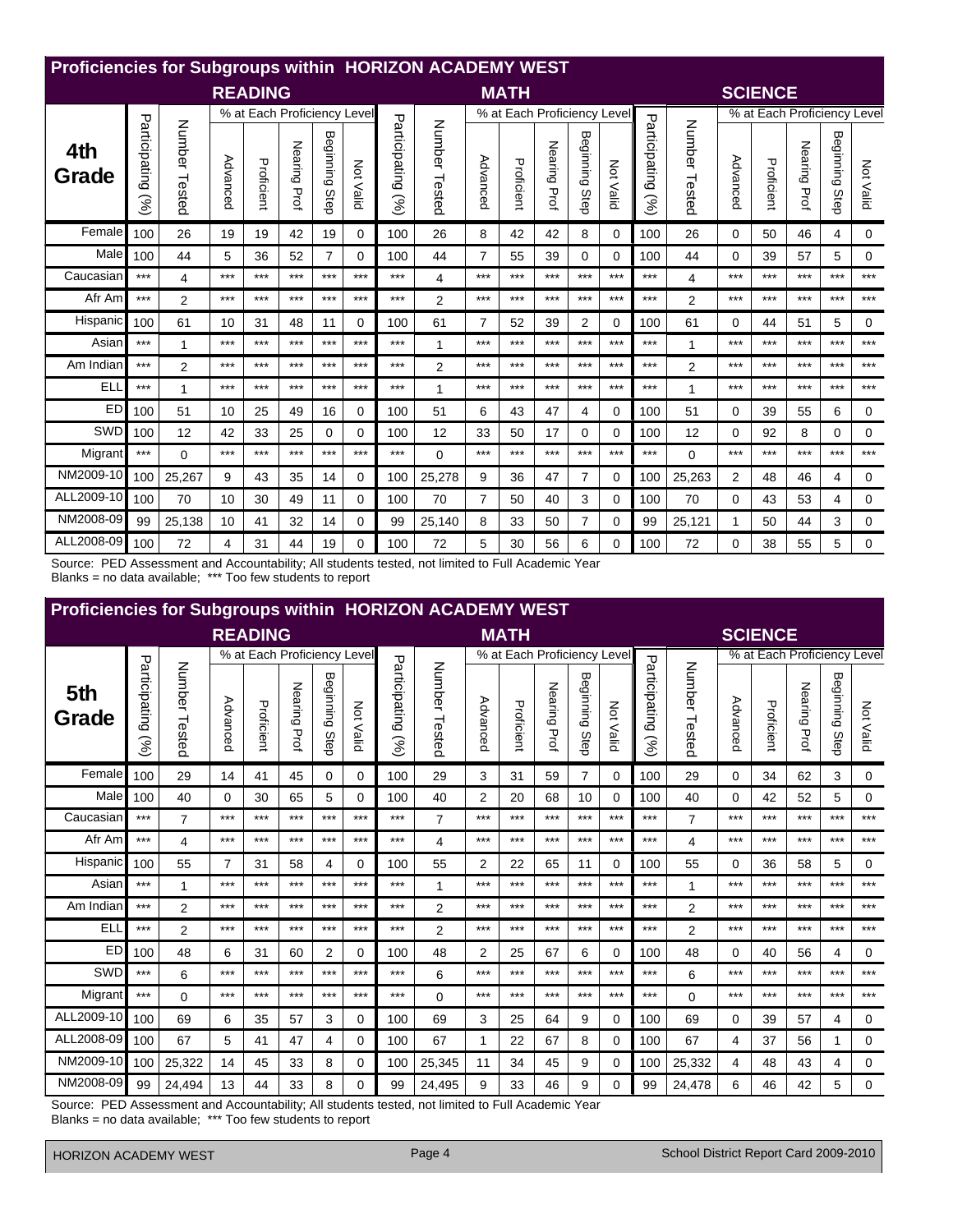| Proficiencies for Subgroups within HORIZON ACADEMY WEST |                                |                  |                |                             |              |                   |           |                                |                  |          |                             |                 |                   |            |                       |                |                |                             |                 |                   |             |
|---------------------------------------------------------|--------------------------------|------------------|----------------|-----------------------------|--------------|-------------------|-----------|--------------------------------|------------------|----------|-----------------------------|-----------------|-------------------|------------|-----------------------|----------------|----------------|-----------------------------|-----------------|-------------------|-------------|
|                                                         |                                |                  |                | <b>READING</b>              |              |                   |           |                                |                  |          | <b>MATH</b>                 |                 |                   |            |                       |                |                | <b>SCIENCE</b>              |                 |                   |             |
|                                                         |                                |                  |                | % at Each Proficiency Level |              |                   |           |                                |                  |          | % at Each Proficiency Level |                 |                   |            |                       |                |                | % at Each Proficiency Level |                 |                   |             |
| 6th<br>Grade                                            | Participating<br>$\mathcal{S}$ | Number<br>Tested | Advanced       | Proficient                  | Nearing Prof | Beginning<br>Step | Not Valid | Participating<br>$\mathcal{S}$ | Number<br>Tested | Advanced | Proficient                  | Nearing<br>Prof | Beginning<br>Step | Μ<br>Valid | Participating<br>(96) | Number Tested  | Advanced       | Proficient                  | Nearing<br>Prof | Beginning<br>Step | Not Valid   |
| Female                                                  | 100                            | 23               | 4              | 26                          | 70           | 0                 | 0         | 100                            | 23               | 0        | 22                          | 74              | 4                 | 0          | 100                   | 23             | 0              | 9                           | 70              | 22                | 0           |
| Male                                                    | 100                            | 19               | 11             | 37                          | 42           | 11                | $\Omega$  | 100                            | 19               | 11       | 47                          | 37              | 5                 | 0          | 100                   | 19             | 0              | 37                          | 53              | 11                | 0           |
| Caucasian                                               | $***$                          | 2                | $***$          | $***$                       | $***$        | $***$             | $***$     | $***$                          | 2                | $***$    | $***$                       | $***$           | $***$             | $***$      | $***$                 | $\overline{2}$ | $***$          | $***$                       | $***$           | $***$             | $***$       |
| Afr Am                                                  | $***$                          | 2                | ***            | $***$                       | $***$        | $***$             | $***$     | $***$                          | 2                | ***      | ***                         | $***$           | ***               | $***$      | ***                   | $\overline{2}$ | $***$          | ***                         | ***             | $***$             | $***$       |
| Hispanic                                                | 100                            | 37               | 8              | 30                          | 59           | 3                 | $\Omega$  | 100                            | 37               | 5        | 35                          | 54              | 5                 | 0          | 100                   | 37             | 0              | 24                          | 62              | 14                | 0           |
| Asian                                                   | $***$                          | 1                | ***            | $***$                       | $***$        | $***$             | $***$     | $***$                          | $\mathbf{1}$     | ***      | ***                         | $***$           | ***               | $***$      | $***$                 | 1              | $***$          | $***$                       | ***             | $***$             | $***$       |
| Am Indian                                               | $***$                          | $\Omega$         | ***            | $***$                       | $***$        | $***$             | $***$     | $***$                          | $\Omega$         | $***$    | $***$                       | $***$           | $***$             | $***$      | ***                   | $\Omega$       | $***$          | $***$                       | $***$           | $***$             | $***$       |
| ELI                                                     | $***$                          | 2                | $***$          | $***$                       | $***$        | $***$             | $***$     | $***$                          | $\overline{2}$   | $***$    | $***$                       | $***$           | ***               | $***$      | $***$                 | $\overline{2}$ | $***$          | $***$                       | ***             | $***$             | $***$       |
| ED                                                      | 100                            | 29               | 10             | 31                          | 55           | 3                 | $\Omega$  | 100                            | 29               | 3        | 34                          | 59              | 3                 | 0          | 100                   | 29             | 0              | 21                          | 62              | 17                | 0           |
| SWD                                                     | $***$                          | 4                | ***            | $***$                       | $***$        | $***$             | $***$     | $***$                          | 4                | ***      | $***$                       | $***$           | $***$             | $***$      | $***$                 | 4              | $***$          | $***$                       | $***$           | $***$             | $***$       |
| Migrant                                                 | $***$                          | $\Omega$         | ***            | $***$                       | $***$        | $***$             | $***$     | $***$                          | $\Omega$         | $***$    | $***$                       | $***$           | ***               | $***$      | $***$                 | $\Omega$       | $***$          | $***$                       | $***$           | $***$             | $***$       |
| ALL2009-10                                              | 100                            | 42               | $\overline{7}$ | 31                          | 57           | 5                 | $\Omega$  | 100                            | 42               | 5        | 33                          | 57              | 5                 | 0          | 100                   | 42             | $\Omega$       | 21                          | 62              | 17                | 0           |
| ALL2008-09                                              | 100                            | 36               | 11             | 44                          | 44           | 0                 | $\Omega$  | 100                            | 36               | 5        | 30                          | 52              | 11                | 0          | 100                   | 36             | 5              | 22                          | 61              | 11                | 0           |
| NM2009-10                                               | 100                            | 24,278           | 4              | 35                          | 48           | 12                | $\Omega$  | 100                            | 24,276           | 8        | 27                          | 55              | 10                | 0          | 100                   | 24,274         | $\overline{2}$ | 28                          | 57              | 12                | $\mathbf 0$ |
| NM2008-09                                               | 99                             | 24,097           | 5              | 38                          | 44           | 10                | $\Omega$  | 99                             | 24,101           | 6        | 26                          | 54              | 10                | 0          | 99                    | 24,092         | 2              | 31                          | 53              | 11                | 0           |

Source: PED Assessment and Accountability; All students tested, not limited to Full Academic Year Blanks = no data available; \*\*\* Too few students to report

| <b>Proficiencies for Subgroups within HORIZON ACADEMY WEST</b> |                                                           |                                          |          |                             |                 |                                             |                                |                                             |                           |                            |                             |                   |                   |             |                                 |                    |                          |                             |                                |                   |            |
|----------------------------------------------------------------|-----------------------------------------------------------|------------------------------------------|----------|-----------------------------|-----------------|---------------------------------------------|--------------------------------|---------------------------------------------|---------------------------|----------------------------|-----------------------------|-------------------|-------------------|-------------|---------------------------------|--------------------|--------------------------|-----------------------------|--------------------------------|-------------------|------------|
|                                                                |                                                           |                                          |          | <b>READING</b>              |                 |                                             |                                |                                             |                           |                            | <b>MATH</b>                 |                   |                   |             |                                 |                    |                          | <b>SCIENCE</b>              |                                |                   |            |
|                                                                | ᠊ᠣ                                                        |                                          |          | % at Each Proficiency Level |                 |                                             |                                | ᠊ᠣ                                          |                           |                            | % at Each Proficiency Level |                   |                   |             | ᠊ᠣ                              |                    |                          | % at Each Proficiency Level |                                |                   |            |
| 7th<br>Grade                                                   | <sup>a</sup> nticip<br>atin<br>$\mathcal{S}_{\mathbf{0}}$ | z<br>$\mathbf{C}$<br>imber<br>⊣<br>ested | Advanced | ᠊ᠣ<br>roficient             | Nearing<br>Prof | ᡂ<br>Ф<br>ülup<br>E<br>₹<br>$\omega$<br>Ste | Νot<br>鸟<br>$\overline{\circ}$ | يو<br>흥<br>قرا<br>$\omega$<br>$\mathcal{S}$ | ₹<br>Ō<br><b>GST</b><br>8 | ⋗<br>ڣ<br>قا<br><b>Gea</b> | Proficient                  | 좋<br>ه<br>᠊ᠣ<br>₫ | Beginning<br>Step | ŠΣ<br>pilid | artic<br>ਚੋਂ<br>atin<br>ھ<br>જી | ℥<br>imbe<br>ested | ⋗<br>á<br>قا<br>ັດ<br>ອອ | Proficient                  | 종<br>قِهِ<br>Б<br>ه<br>᠊ᠣ<br>₫ | Beginning<br>Step | š<br>allid |
| NM2009-10                                                      | 100                                                       | 24,156                                   | 8        | 42                          | 40              | 10                                          | $\overline{0}$                 | 100                                         | 24,159                    | 9                          | 24                          | 50                | 16                |             | 100                             | 24,152             | 3                        | 36                          | 49                             | 10                |            |
| NM2008-09                                                      | 99                                                        | 23,696                                   | 9        | 43                          | 37              | 8                                           | $\Omega$                       | 99                                          | 23,697                    | 8                          | 23                          | 52                | 15                |             | 99                              | 23,687             | 2                        | 33                          | 50                             | $12 \overline{ }$ |            |

Source: PED Assessment and Accountability; All students tested, not limited to Full Academic Year<br>Blanks = no data available; \*\*\* Too few students to report

| <b>Proficiencies for Subgroups within HORIZON ACADEMY WEST</b> |                                                                                                                                                                                    |        |   |                |    |   |                   |                                                 |                |                       |                             |                           |                               |                         |                                        |                             |                      |                             |                 |                   |           |
|----------------------------------------------------------------|------------------------------------------------------------------------------------------------------------------------------------------------------------------------------------|--------|---|----------------|----|---|-------------------|-------------------------------------------------|----------------|-----------------------|-----------------------------|---------------------------|-------------------------------|-------------------------|----------------------------------------|-----------------------------|----------------------|-----------------------------|-----------------|-------------------|-----------|
|                                                                |                                                                                                                                                                                    |        |   | <b>READING</b> |    |   |                   |                                                 |                |                       | <b>MATH</b>                 |                           |                               |                         |                                        |                             |                      | <b>SCIENCE</b>              |                 |                   |           |
|                                                                | ᠊ᠣ                                                                                                                                                                                 |        |   |                |    |   |                   | ᠊ᠣ                                              |                |                       | % at Each Proficiency Level |                           |                               |                         | ᠊ᠣ                                     |                             |                      | % at Each Proficiency Level |                 |                   |           |
| 8th<br>Grade                                                   | % at Each Proficiency Level<br>Number<br>arti<br>ದ<br>ಅ<br>Neari<br>O<br>innig<br><br>ਠ<br>Advan<br>Proficien<br>atin<br>.ji<br>ᆨ<br>6<br>ested<br>ه<br>Prof<br>Ō<br>Ste<br>ğ<br>ૢ |        |   |                |    |   | Νot<br>$\,<$<br>읖 | یو<br>⋍<br>Ω.<br>ਹ<br>pating<br>$\mathcal{S}_0$ | 0<br>ወ<br>este | ⋗<br>ݠ<br>g<br>ᅙ<br>Ö | Proficient                  | 종<br>ݠ<br>Ξ.<br>6<br>Prof | 96<br><b>Bulnning</b><br>Step | ΚÓ<br>bile <sup>1</sup> | artici<br>ਹ<br>pating<br>$\mathcal{S}$ | ξ<br><br>nber<br>⊣<br>ested | ⋗<br>وّ<br>قع<br>cea | roficient                   | Nearing<br>Prof | Beginning<br>Step | ξ<br>allo |
| NM2009-10                                                      | 100                                                                                                                                                                                | 23,689 | 6 | 54             | 30 | 9 | 0                 | 100                                             | 23,693         | 8                     | 32                          | 53                        |                               |                         | 99                                     | 23,688                      |                      | 28                          | 58              | 13                |           |
| NM2008-09                                                      | 99                                                                                                                                                                                 | 23,969 | 8 | 53             | 28 | 8 |                   | 99                                              | 23,965         |                       | 35                          | 49                        |                               |                         | 99                                     | 23,959                      |                      | 26                          | 57              | 14                |           |

Source: PED Assessment and Accountability; All students tested, not limited to Full Academic Year

Blanks = no data available; \*\*\* Too few students to report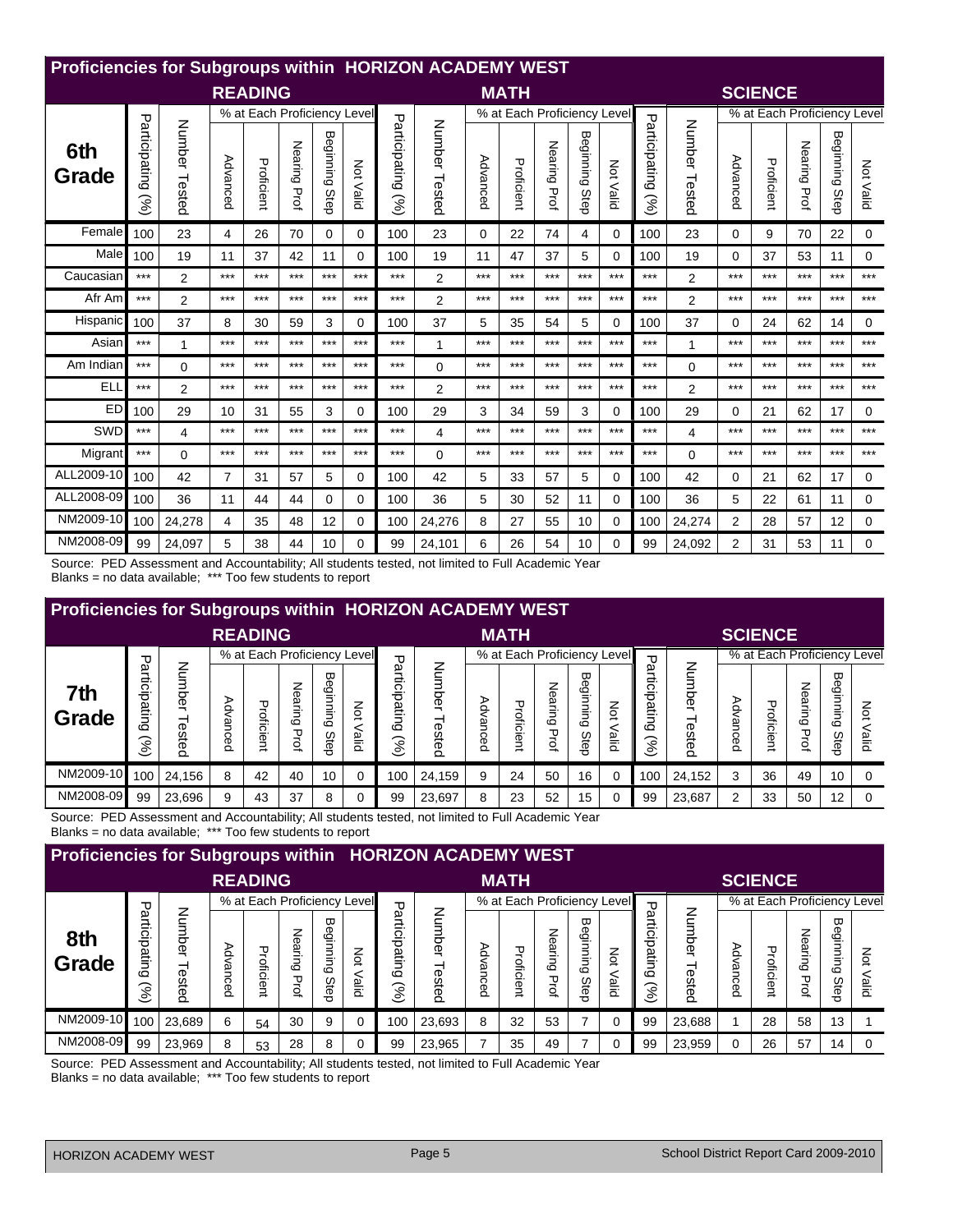| <b>Proficiencies for Subgroups within HORIZON ACADEMY WEST</b>                                                                                                                                                                                              |    |        |   |                |    |    |  |            |                               |                    |                             |                                   |                   |                     |                                                           |                 |          |                             |                        |                      |             |
|-------------------------------------------------------------------------------------------------------------------------------------------------------------------------------------------------------------------------------------------------------------|----|--------|---|----------------|----|----|--|------------|-------------------------------|--------------------|-----------------------------|-----------------------------------|-------------------|---------------------|-----------------------------------------------------------|-----------------|----------|-----------------------------|------------------------|----------------------|-------------|
|                                                                                                                                                                                                                                                             |    |        |   | <b>READING</b> |    |    |  |            |                               |                    | <b>MATH</b>                 |                                   |                   |                     |                                                           |                 |          | <b>SCIENCE</b>              |                        |                      |             |
|                                                                                                                                                                                                                                                             |    |        |   |                |    |    |  | ᠊ᠣ<br>تِهِ |                               |                    | % at Each Proficiency Level |                                   |                   |                     | ᠊ᠣ                                                        |                 |          | % at Each Proficiency Level |                        |                      |             |
| % at Each Proficiency Level<br>᠊ᠣ<br>Number<br>ari<br>E<br>ᡂ<br>Ō<br>Nearing<br>Ω.<br>11th<br>ainnin<br>ਠ<br>Advanced<br>물<br>Šά<br>훂.<br>Grade<br>∍<br>Tested<br>$\bar{\mathbf{o}}$<br>$\Omega$<br>cien<br>Prof<br>Step<br>ٌ≅ِ<br>ૢૢ<br>$\overline{\circ}$ |    |        |   |                |    |    |  |            | Num<br>ᇹ<br>መ<br>ወ<br>m<br>බි | ⋗<br>قح<br>ලි<br>Õ | Proficient                  | z<br>ear<br>.<br>Guj<br>᠊ᠣ<br>वुं | Beginning<br>Step | z<br>$\circ$<br>eig | artici<br>ipatin<br>$\circ$<br>$\mathcal{S}_{\mathbf{0}}$ | Number<br>ested | Advancec | Proficient                  | Nearing<br><b>Prof</b> | Βe<br>Bunung<br>Step | Μò<br>pilic |
| NM2009-10                                                                                                                                                                                                                                                   | 99 | 20,199 | 8 | 46             | 34 | 10 |  | 99         | 20,190                        | 10                 | 26                          | 37                                | 25                |                     | 98                                                        | 20,184          |          | 32                          | 56                     | 9                    | 2           |
| NM2008-09                                                                                                                                                                                                                                                   | 98 | 20,191 | 5 | 45             | 36 | 10 |  | 98         | 20,181                        | 8                  | 25                          | 37                                | 26                |                     | 97                                                        | 20,178          |          | 31                          | 56                     |                      | 2           |
|                                                                                                                                                                                                                                                             |    |        |   |                |    |    |  |            |                               |                    |                             |                                   |                   |                     |                                                           |                 |          |                             |                        |                      |             |

Source: PED Assessment and Accountability; All students tested, not limited to Full Academic Year Blanks = no data available; \*\*\* Too few students to report

**Graduation - High School 4-Year Cohort Graduation HORIZON ACADEMY WEST**

| $\sim$ 0 audition - High concert - Fear conciled audition - Homeon AcADEMI MEOT |   |   |   |   |                                 |   |   |    |     |    |          |   |     |      |                  |   |   |   |         |      |         |   |
|---------------------------------------------------------------------------------|---|---|---|---|---------------------------------|---|---|----|-----|----|----------|---|-----|------|------------------|---|---|---|---------|------|---------|---|
| Group                                                                           |   |   | œ |   | മ<br>$\overline{\mathbf{a}}$    |   | Ø |    | መ   |    | ក"       |   | ವ್  |      |                  |   | ш |   | ഗ       |      | ш       |   |
|                                                                                 | Ν | % | N | % | N                               | % | N | %  | N   | %  | N        | % | N   | $\%$ | N                | % | N | % | No      | $\%$ | N       | % |
| <b>STATEWIDE</b>                                                                |   |   |   |   | 27058 66 13118 70 13940 62 8554 |   |   | 74 | 748 | 61 | 13869 63 |   | 345 |      | 80 3542 58 13226 |   |   |   | 60 5217 | 65   | 9549 63 |   |

 Source: PED Assessment and Accountability. Class of 2009; all students ever enrolled including part time. \*\*\* Too few students to report

| <b>Graduation - High School 5-Year Cohort Graduation HORIZON ACADEMY WEST</b> |                                    |      |                  |   |          |   |                     |   |         |      |             |      |      |    |               |   |          |     |               |      |            |   |
|-------------------------------------------------------------------------------|------------------------------------|------|------------------|---|----------|---|---------------------|---|---------|------|-------------|------|------|----|---------------|---|----------|-----|---------------|------|------------|---|
| Group                                                                         | ⋗                                  |      | ╖<br>œ<br>ω<br>ౚ |   | Mal<br>ক |   | ຕ<br>ດ<br><u>يو</u> |   | ₹.<br>Φ |      | ъ<br>-      |      | sian |    | ⋗<br>$\Omega$ |   | ш        |     | <b>S</b><br>σ |      | 띰          |   |
|                                                                               | N                                  | $\%$ | N                | % | N        | % | N                   | % | N       | $\%$ | N           | $\%$ | N    | %  | N             | % | N        | % । | No            | $\%$ | N          | % |
| <b>STATEWIDE</b>                                                              | 27290 70 13118 74 14020 68 8440 78 |      |                  |   |          |   |                     |   | 744     |      | 68 14137 67 |      | 340  | 85 | 3629          |   | 64 13486 |     | 65 5530       | 68   | ∣9820   68 |   |
| ----                                                                          | .                                  |      |                  |   |          |   |                     |   |         |      | .           |      |      |    |               |   |          |     |               |      |            |   |

 Source: PED Assessment and Accountability. Class of 2008; all students ever enrolled including part time. \*\*\* Too few students to report

| <b>Graduation - High School Non-Graduates HORIZON ACADEMY WEST</b> |    |                    |    |                      |      |                       |   |  |  |  |  |
|--------------------------------------------------------------------|----|--------------------|----|----------------------|------|-----------------------|---|--|--|--|--|
|                                                                    |    |                    |    |                      |      | <b>Still Enrolled</b> |   |  |  |  |  |
| N                                                                  | %  | N                  | %  | N                    | $\%$ | N                     | % |  |  |  |  |
| 473                                                                | <2 | 6094               | 18 | 1655                 |      | 1261                  |   |  |  |  |  |
|                                                                    |    | <b>Certificate</b> |    | <b>Status Unkown</b> |      | <b>Exit Out</b>       |   |  |  |  |  |

Source: PED Assessment and Accountability. Class of 2009; all students ever enrolled including part time.

Certificate: completed course work but did not pass exit exam; Status Unknown: dropped out or whereabouts unknown; Exit Out: exited with intent to get GED or other vocational credential; Still Enrolled: continuing high school enrollment past 4th year

\*\*\* Too few students to report

| <b>Teacher Quality, Credentials</b> |                                      |                                  |  |  |  |  |  |  |  |  |
|-------------------------------------|--------------------------------------|----------------------------------|--|--|--|--|--|--|--|--|
|                                     | Emergency/Provisional<br>Credentials | Core Classes Not Taught<br>b٧    |  |  |  |  |  |  |  |  |
|                                     | %                                    | <b>Highly Qualified Teachers</b> |  |  |  |  |  |  |  |  |
| Statewide                           | 0                                    | 0.5                              |  |  |  |  |  |  |  |  |
| Horizon Academy West Charter        | 0                                    | 0.0                              |  |  |  |  |  |  |  |  |
| In High Poverty Schools             | N/A                                  | <b>NDA</b>                       |  |  |  |  |  |  |  |  |
| In Low Poverty Schools              | N/A                                  | <b>NDA</b>                       |  |  |  |  |  |  |  |  |
| In High Poverty Schools             | <b>NDA</b>                           | N/A                              |  |  |  |  |  |  |  |  |
| In Low Poverty Schools              | <b>NDA</b>                           | N/A                              |  |  |  |  |  |  |  |  |

Source: District's 120th day submission to PED

Blanks = No Data Available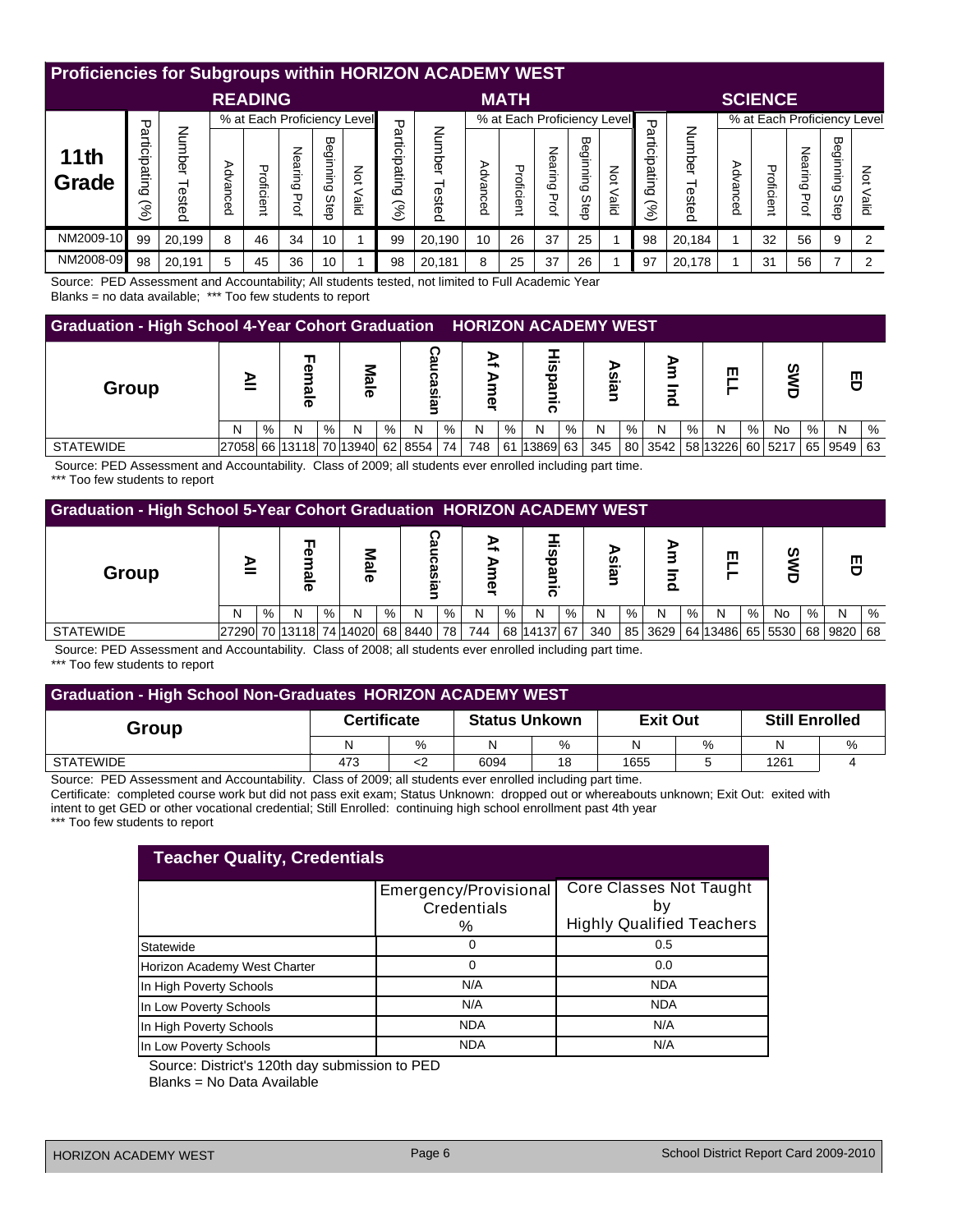| <b>Teacher Quality, Level of Educaiton</b> |                       |                       |                     |  |  |  |  |  |  |  |
|--------------------------------------------|-----------------------|-----------------------|---------------------|--|--|--|--|--|--|--|
|                                            | Number                | <b>Highest Degree</b> |                     |  |  |  |  |  |  |  |
|                                            | оf<br><b>Teachers</b> | <b>Bachelors</b>      | Advanced<br>Degrees |  |  |  |  |  |  |  |
|                                            |                       | %                     | %                   |  |  |  |  |  |  |  |
| Statewide                                  | 22428                 | 57                    | 42                  |  |  |  |  |  |  |  |
| Horizon Academy West Charter               | 26                    | 58                    | 42                  |  |  |  |  |  |  |  |

Source: District's 120th day submission to PED

Teacher totals may differ because of district assignments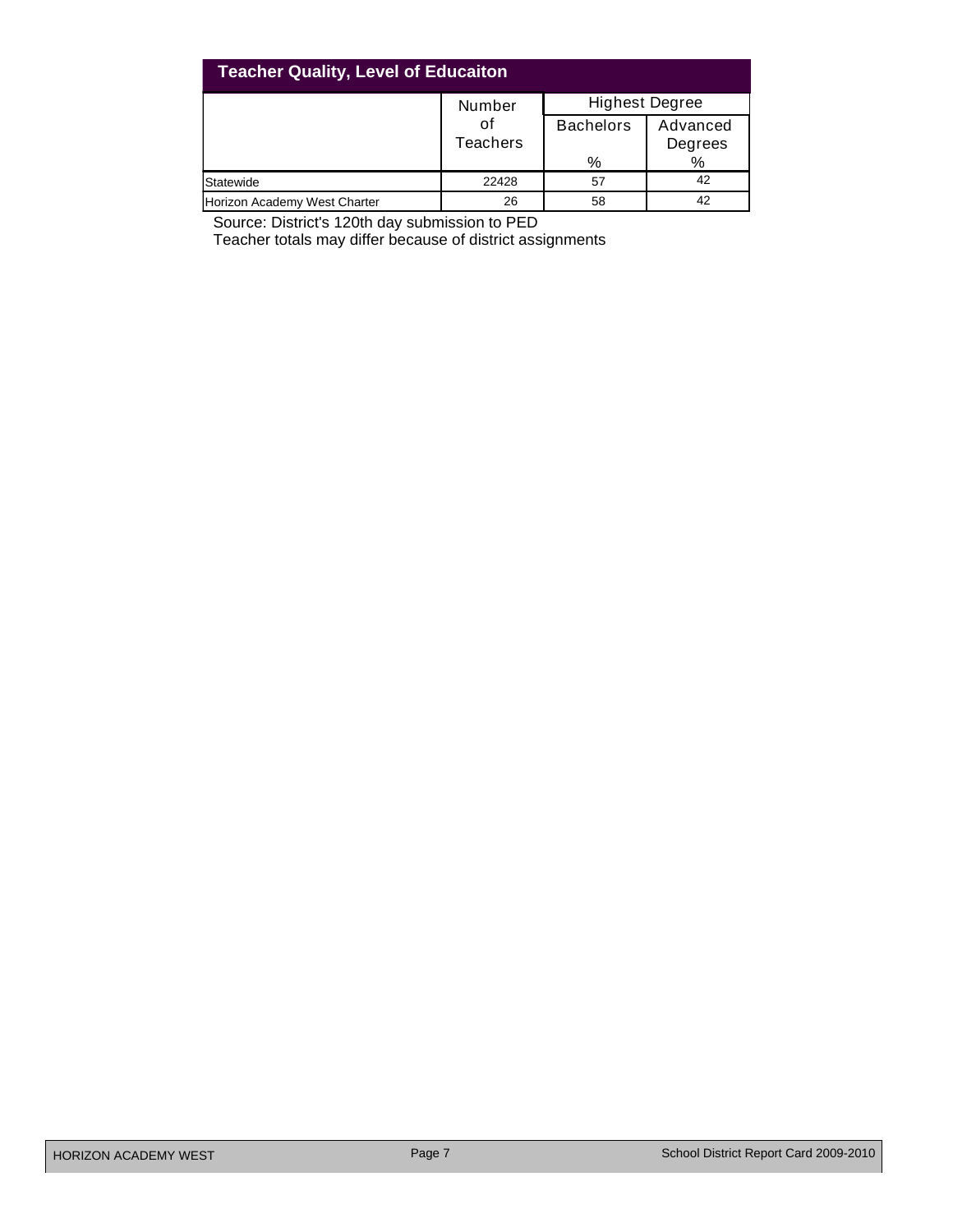# **Quality of Education Survey**

#### Questions:

- Q1. My child is safe at school.
- Q2. My child's school building is in good repair and has sufficient space to support quality education.
- Q3. My child's school holds high expectations for academic achievement.
- Q4. School personnel encourage me to participate in my child's education.
- Q5. The school offers adequate access to up-to-date computers and technologies.
- Q6. School staff maintains consistent discipline, which is conducive to learning.
- Q7. My child has an adequate choice of school-sponsored extracurricular activities.
- Q8. My child's teacher provides sufficient and appropriate information regarding my child's academic progress.
- Q9. The school staff employs various instructional methods and strategies to meet my child's needs.
- Q10. My child takes responsibility for his or her learning.

| Q              |                   | Total<br>${\bf N}$ | <b>Strongly</b><br>Agree<br>% | Agree<br>% | <b>Disagree</b><br>% | <b>Strongly</b><br><b>Disagree</b><br>% | Do Not<br>Know<br>% | No<br>Opinion<br>% |
|----------------|-------------------|--------------------|-------------------------------|------------|----------------------|-----------------------------------------|---------------------|--------------------|
|                | Statewide         | 40167              | 34.9                          | 52.0       | 4.8                  | 1.8                                     | 3.6                 | 2.9                |
| $\overline{2}$ | Statewide         | 40192              | 32.7                          | 50.3       | 8.3                  | 3.2                                     | 3.8                 | 1.8                |
| 3              | Statewide         | 40172              | 35.7                          | 50.6       | 5.6                  | 2.0                                     | 3.8                 | 2.3                |
| 4              | Statewide         | 40145              | 36.0                          | 48.7       | 7.3                  | 2.6                                     | 2.2                 | 3.2                |
| 5              | Statewide         | 40169              | 30.5                          | 48.8       | 6.3                  | 2.6                                     | 9.4                 | 2.4                |
| 6              | Statewide         | 40215              | 31.6                          | 50.3       | 7.3                  | 3.3                                     | 5.0                 | 2.6                |
| $\overline{7}$ | Statewide         | 40135              | 26.2                          | 47.7       | 11.8                 | 3.4                                     | 7.2                 | 3.8                |
| 8              | Statewide         | 40160              | 43.1                          | 45.9       | 5.3                  | 2.0                                     | 1.9                 | 1.8                |
| 9              | Statewide         | 40079              | 33.2                          | 50.1       | 6.4                  | 2.3                                     | 5.6                 | 2.5                |
| 10             | Statewide         | 40162              | 37.5                          | 50.6       | 6.0                  | 1.8                                     | 1.6                 | 2.6                |
|                | Horizon West Char |                    |                               |            |                      |                                         |                     |                    |

Source: NMPED online anonymous parent survey

Blanks = No Data Available